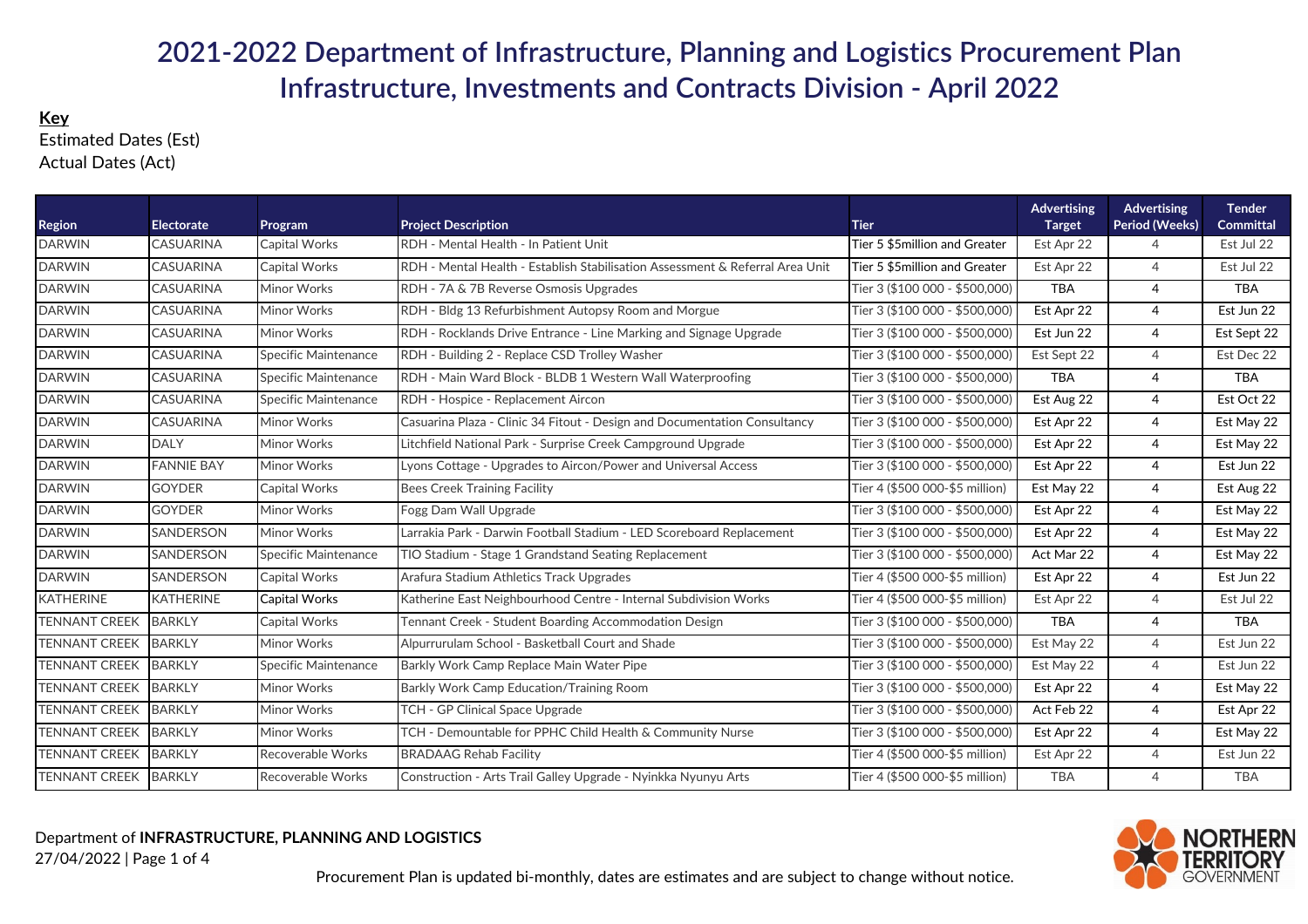| <b>Region</b>        | <b>Electorate</b> | Program                     | <b>Project Description</b>                                                                                                | <b>Tier</b>                      | <b>Advertising</b><br><b>Target</b> | Advertising<br><b>Period (Weeks)</b> | <b>Tender</b><br><b>Committal</b> |
|----------------------|-------------------|-----------------------------|---------------------------------------------------------------------------------------------------------------------------|----------------------------------|-------------------------------------|--------------------------------------|-----------------------------------|
| <b>ALICE SPRINGS</b> | <b>ARALUEN</b>    | Capital Works               | ASH - Hybrid Operating Theatre - Construction                                                                             | Tier 4 (\$500 000 - \$5 million) | Est Apr 22                          | 6                                    | Est Jul 22                        |
| <b>ALICE SPRINGS</b> | <b>ARALUEN</b>    | <b>Capital Works</b>        | ASH - Lift Replacement                                                                                                    | Tier 3 (\$100 000 - \$500,000)   | Act Mar 22                          | $\overline{4}$                       | Est May 22                        |
| <b>ALICE SPRINGS</b> | <b>ARALUEN</b>    | Minor Works                 | Bradshaw Primary School - Supply & Install Photvoltaics (PV) System                                                       | Tier 3 (\$100 000 - \$500,000)   | Act Jan 22                          | $\overline{4}$                       | Est Apr 22                        |
| <b>ALICE SPRINGS</b> | ARALUEN           | Minor Works                 | <b>ASH - Paediatric Ward Extractor Fans</b>                                                                               | Tier 3 (\$100 000 - \$500,000)   | <b>TBA</b>                          | $\overline{4}$                       | <b>TBA</b>                        |
| <b>ALICE SPRINGS</b> | <b>BRAITLING</b>  | Minor Works                 | BBS - Braitling Primary School - Upgrade Library                                                                          | Tier 3 (\$100 000 - \$500,000)   | Est May 22                          | $\overline{4}$                       | Est Jun 22                        |
| <b>ALICE SPRINGS</b> | <b>BRAITLING</b>  | Minor Works                 | BBS - Alice Springs School of the Air                                                                                     | Tier 3 (\$100 000 - \$500,000)   | Act Feb 22                          | $\overline{4}$                       | Est Apr 22                        |
| <b>ALICE SPRINGS</b> | <b>BRAITLING</b>  | Minor Works                 | Centralian Senior College - Alice Outcomes                                                                                | Tier 3 (\$100 000 - \$500,000)   | Est Apr 22                          | $\overline{4}$                       | Est May 22                        |
| <b>ALICE SPRINGS</b> | <b>GWOJA</b>      | Capital Works               | SWAN Infrastructure Investment - Laramba School                                                                           | Tier 3 (\$100 000 - \$500,000)   | TBA                                 | $\overline{4}$                       | <b>TBA</b>                        |
| <b>ALICE SPRINGS</b> | <b>GWOJA</b>      | Capital Works               | Mbunghara School - Playground Equipment                                                                                   | Tier 3 (\$100 000 - \$500,000)   | Est Apr 22                          | $\overline{4}$                       | Est Jun 22                        |
| <b>ALICE SPRINGS</b> | <b>GWOJA</b>      | Capital Works               | Hermannsburg Historic Precinct - Stage 2                                                                                  | Tier 3 (\$100 000 - \$500,000)   | Act Feb 22                          | $\overline{4}$                       | Est Apr 22                        |
| <b>ALICE SPRINGS</b> | <b>GWOJA</b>      | Minor Works                 | BBS - Wallace Rockhole School - Ablutions & Kitchen Refurb                                                                | Tier 3 (\$100 000 - \$500,000)   | Act Feb 22                          | $\overline{4}$                       | Est Apr 22                        |
| <b>ALICE SPRINGS</b> | <b>GWOJA</b>      | Minor Works                 | <b>BBS - Willowra School</b>                                                                                              | Tier 3 (\$100 000 - \$500,000)   | Act Feb 22                          | $\overline{4}$                       | Est Apr 22                        |
| <b>ALICE SPRINGS</b> | <b>GWOJA</b>      | Minor Works                 | Alice Springs Desert Park - Kangaroo Exhibit                                                                              | Tier 3 (\$100 000 - \$500,000)   | Act Mar 22                          | $\overline{4}$                       | Est May 22                        |
| <b>ALICE SPRINGS</b> | <b>GWOJA</b>      | Specific Maintenance        | Ntaria Police Station - Demolish Block Work Entrance and Replace                                                          | Tier 3 (\$100 000 - \$500,000)   | Est Apr 22                          | $\overline{4}$                       | Est May 22                        |
| <b>ALICE SPRINGS</b> | <b>NAMATJIRA</b>  | Capital Works               | Construction - West Macdonnell National Park - Adventure Cycling Track - Trail                                            | Tier 5 \$5million and Greater    | <b>TBA</b>                          | $\overline{4}$                       | <b>TBA</b>                        |
| <b>ALICE SPRINGS</b> | NAMATJIRA         | Capital Works               | Construction - West Macdonnell National Park - Adventure Cycling Track - Camp Tier 4 (\$500 000-\$5 million)              |                                  | <b>TBA</b>                          | 6                                    | <b>TBA</b>                        |
| <b>ALICE SPRINGS</b> | NAMATJIRA         | Capital Works               | Construction - West Macdonnell National Park - Adventure Cycling Track - Interp Tier 4 (\$500 000-\$5 million)<br>Signage |                                  | <b>TBA</b>                          | 6                                    | <b>TBA</b>                        |
| <b>ALICE SPRINGS</b> | NAMATJIRA         | Capital Works               | Watarrka National Park - Iconic 5 Day Walking Track                                                                       | Tier 5 \$5million and Greater    | <b>TBA</b>                          | $\overline{4}$                       | <b>TBA</b>                        |
| <b>ALICE SPRINGS</b> | NAMATJIRA         | Minor Works                 | BBS - Finke Primary School - Outdoor Covered Area/Shade/Playground                                                        | Tier 3 (\$100 000 - \$500,000)   | Act Feb 22                          | $\overline{4}$                       | Est May 22                        |
| <b>ALICE SPRINGS</b> | NAMATJIRA         | Minor Works                 | BBS - Mutitjulu School - Playground/Shade/GLA & Staffroom                                                                 | Tier 3 (\$100 000 - \$500,000)   | <b>TBA</b>                          | $\overline{4}$                       | <b>TBA</b>                        |
| <b>ALICE SPRINGS</b> | NAMATJIRA         | Minor Works                 | <b>BBS - Alcoota School</b>                                                                                               | Tier 3 (\$100 000 - \$500,000)   | Act Feb 22                          | $\overline{4}$                       | Est May 22                        |
| <b>ALICE SPRINGS</b> | NAMATJIRA         | Minor Works                 | Larapinta Trail Toilet Upgrades                                                                                           | Tier 3 (\$100 000 - \$500,000)   | <b>TBA</b>                          | $\overline{4}$                       | <b>TBA</b>                        |
| <b>ALICE SPRINGS</b> | NAMATJIRA         | Specific Maintenance        | Old Man Plains - Replace Stock Water Pipelines                                                                            | Tier 3 (\$100 000 - \$500,000)   | Est Apr 22                          | $\overline{4}$                       | Est May 22                        |
| <b>ALICE SPRINGS</b> | NAMATJIRA         | <b>Specific Maintenance</b> | <b>ASCC Video Link &amp; Telehealth Building</b>                                                                          | Tier 3 (\$100 000 - \$500,000)   | Act Feb 22                          | $\overline{4}$                       | Est Apr 22                        |
| <b>ALICE SPRINGS</b> | NAMATJIRA         | Specific Maintenance        | <b>ASCC Industries Canteen Storeroom</b>                                                                                  | Tier 3 (\$100 000 - \$500,000)   | Act Feb 22                          | $\overline{4}$                       | Est Apr 22                        |
| <b>ALICE SPRINGS</b> | NAMATJIRA         | <b>Specific Maintenance</b> | <b>ASCC Refurbish Gatehouse</b>                                                                                           | Tier 3 (\$100 000 - \$500,000)   | Act Feb 22                          | $\overline{4}$                       | Est Apr 22                        |
| <b>GOVE</b>          | <b>ARNHEM</b>     | Minor Works                 | Alyangula Area School - Disability Ablution                                                                               | Tier 3 (\$100 000 - \$500,000)   | Act Mar 22                          | $\overline{2}$                       | Est Apr 22                        |
| <b>GOVE</b>          | <b>MULKA</b>      | Capital Works               | Shepherdson College - Construct New Classroom                                                                             | Tier 4 (\$500 000-\$5 million)   | Act Jan 22                          | $\overline{4}$                       | Est Apr 22                        |
| GOVE                 | <b>MULKA</b>      | Capital Works               | Langarra Homeland Centre Upgrade                                                                                          | Tier 3 (\$100 000 - \$500,000)   | Est Apr 22                          | $\overline{4}$                       | Est Jun 22                        |
| GOVE                 | <b>MULKA</b>      | Minor Works                 | GDH - Stores Building Upgrades                                                                                            | Tier 3 (\$100 000 - \$500,000)   | Act Feb 22                          | $\overline{2}$                       | Est Apr 22                        |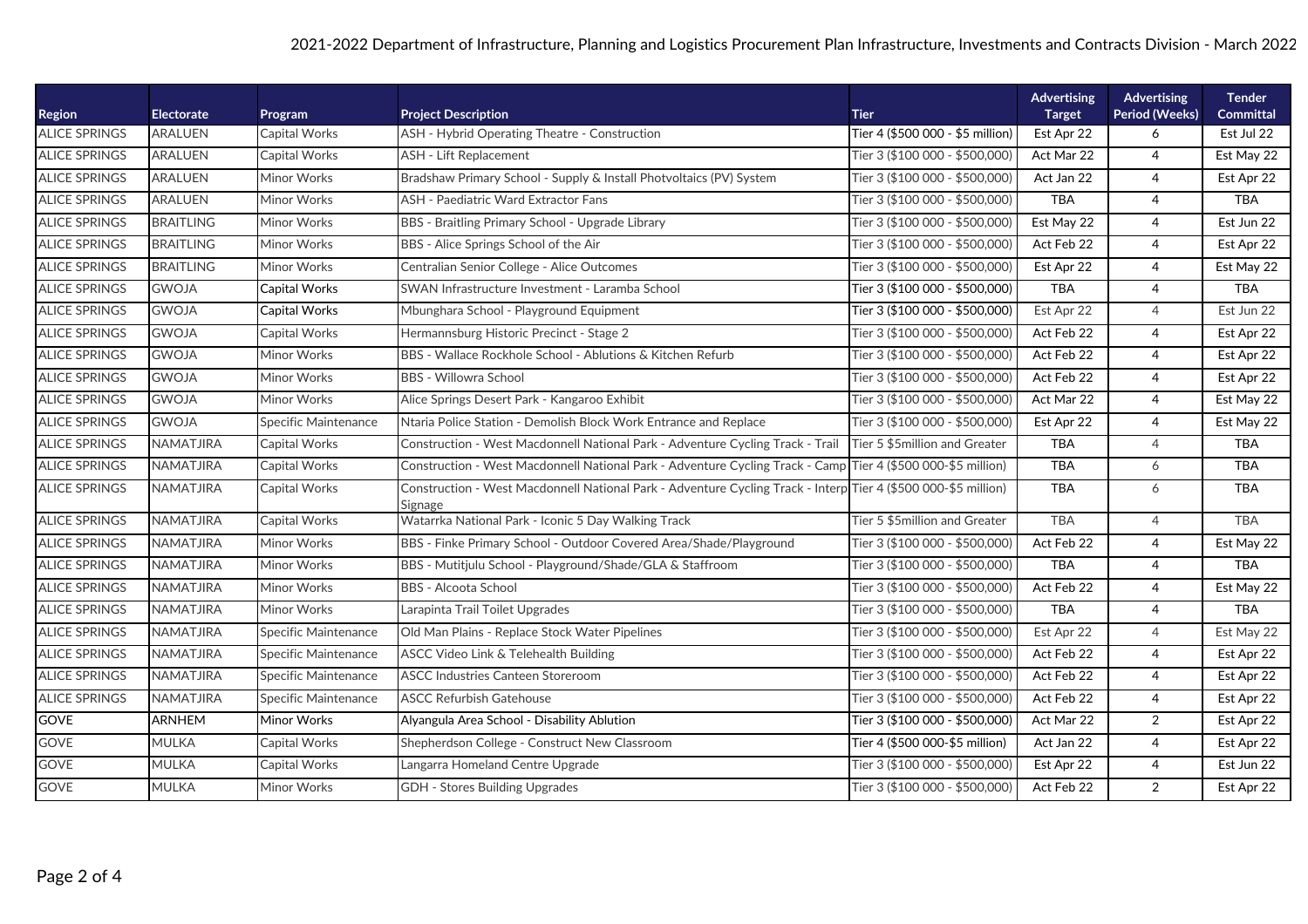## 2021-2022 Department of Infrastructure, Planning and Logistics Procurement Plan Infrastructure, Investments and Contracts Division - March 2022

| Region           | <b>Electorate</b> | Program                     | <b>Project Description</b>                                          | <b>Tier</b>                    | Advertising<br><b>Target</b> | Advertising<br>Period (Weeks) | <b>Tender</b><br>Committal |
|------------------|-------------------|-----------------------------|---------------------------------------------------------------------|--------------------------------|------------------------------|-------------------------------|----------------------------|
| <b>GOVE</b>      | <b>MULKA</b>      | Minor Works                 | GDH - New Bulk Medical Gas Store                                    | Tier 3 (\$100 000 - \$500,000) | Act Mar 22                   | 4                             | Est Apr 22                 |
| <b>GOVE</b>      | NHULUNBUY         | <b>Capital Works</b>        | Construction - GDH - Upgrade Fire Safety                            | Tier 4 (\$500 000-\$5 million) | Est Aug 22                   | $\overline{4}$                | Est Oct 22                 |
| <b>DARWIN</b>    | PORT DARWIN       | <b>Capital Works</b>        | City Deals - CBD Art Gallery - ECI                                  | Tier 5 \$5million and Greater  | Est Apr 22                   | 6                             | Est Jul 22                 |
| <b>DARWIN</b>    | PORT DARWIN       | <b>Capital Works</b>        | State Square Masterplan Design                                      | Tier 5 \$5million and Greater  | Est Apr 22                   | 6                             | Est Jul 22                 |
| <b>DARWIN</b>    | PORT DARWIN       | <b>Capital Works</b>        | <b>Liberty Square Construction</b>                                  | Tier 4 (\$500 000-\$5 million) | Est Sept 22                  | $\overline{4}$                | Est Dec 22                 |
| <b>DARWIN</b>    | <b>ARAFURA</b>    | Capital Works               | Construction - Maningrida Police Complex & Additional Housing       | Tier 5 \$5million and Greater  | Est Nov 22                   | 6                             | Est Jan 23                 |
| <b>DARWIN</b>    | <b>DALY</b>       | <b>Minor Works</b>          | Wadeye Police Station - Upgrade Security Fence                      | Tier 3 (\$100 000 - \$500,000) | Est May 22                   | $\overline{4}$                | Est Jun 22                 |
| <b>DARWIN</b>    | <b>DRYSDALE</b>   | Capital Works               | Goyder Centre Refurbishment                                         | Tier 4 (\$500 000-\$5 million) | <b>TBA</b>                   | $\overline{4}$                | <b>TBA</b>                 |
| <b>DARWIN</b>    | <b>NELSON</b>     | Minor Works                 | Peter Mcaulay Centre - West Wing B Bldg - Refurbish old SOC Bldg    | Tier 3 (\$100 000 - \$500,000) | Est Apr 22                   | $\overline{4}$                | Est May 22                 |
| <b>DARWIN</b>    | PORT DARWIN       | <b>Capital Works</b>        | Nichols Place Fitout - NT Civil & Administrative Tribunal           | Tier 4 (\$500 000-\$5 million) | Est Jun 22                   | $\overline{4}$                | Est Sept 22                |
| <b>DARWIN</b>    | <b>SPILLETT</b>   | <b>Capital Works</b>        | Construction - Berrimah Farm - Science Services Laboratory Building | Tier 5 \$5million and Greater  | Est Jun 22                   | $\overline{4}$                | Est Aug 22                 |
| <b>KATHERINE</b> | <b>ARNHEM</b>     | Minor Works                 | Numbulwar School - Upgrade Outdoor Play Area                        | Tier 3 (\$100 000 - \$500,000) | Act Mar 22                   | $\overline{4}$                | Est Apr 22                 |
| <b>KATHERINE</b> | <b>ARNHEM</b>     | Minor Works                 | BBS - Bulman School - Kitchen                                       | Tier 3 (\$100 000 - \$500,000) | Est Apr 22                   | 4                             | Est Jun 22                 |
| <b>KATHERINE</b> | <b>ARNHEM</b>     | <b>Minor Works</b>          | BBS - Wugularr School - Various Works                               | Tier 3 (\$100 000 - \$500,000) | Act Feb 22                   | $\overline{4}$                | Est Apr 22                 |
| <b>KATHERINE</b> | ARNHEM            | Recoverable Works           | Roper Gulf/NTG - Borroloola Cyclone Shelter                         | Tier 4 (\$500 000-\$5 million) | Est Apr 22                   | 4                             | Est May 22                 |
| <b>KATHERINE</b> | <b>DALY</b>       | Specific Maintenance        | Timber Creek Rangers Station Repairs to VOQ                         | Tier 3 (\$100 000 - \$500,000) | Est Apr 22                   | 4                             | Est Jun 22                 |
| <b>KATHERINE</b> | <b>GWOJA</b>      | Minor Works                 | BBS - Bulla Camp School - Various Works                             | Tier 3 (\$100 000 - \$500,000) | Act Feb 22                   | $\overline{4}$                | Est Apr 22                 |
| <b>KATHERINE</b> | <b>GWOJA</b>      | Minor Works                 | BBS - Pigeon Hole School - Various Works                            | Tier 3 (\$100 000 - \$500,000) | Est Apr 22                   | $\overline{4}$                | Est Jun 22                 |
| <b>KATHERINE</b> | <b>GWOJA</b>      | Minor Works                 | BBS - Yarralin School - Various Works                               | Tier 3 (\$100 000 - \$500,000) | Act Feb 22                   | $\overline{4}$                | Est Apr 22                 |
| <b>KATHERINE</b> | <b>GWOJA</b>      | <b>Minor Works</b>          | Gregory National Park - Matt Wilson Campground Entrance/Lookout     | Tier 3 (\$100 000 - \$500,000) | <b>TBA</b>                   | 4                             | <b>TBA</b>                 |
| <b>KATHERINE</b> | <b>GWOJA</b>      | Specific Maintenance        | VRRS - Replace Boundary Fence between VRRS & VRD                    | Tier 3 (\$100 000 - \$500,000) | Est Apr 22                   | $\overline{4}$                | Est May 22                 |
| <b>KATHERINE</b> | <b>KATHERINE</b>  | Recoverable Works           | Construction - GYRACC Arts centre Upgrade                           | Tier 4 (\$500 000-\$5 million) | Est Apr 22                   | $\overline{4}$                | Est Jul 22                 |
| <b>KATHERINE</b> | <b>KATHERINE</b>  | Specific Maintenance        | KDH - Laundry - Replace Ironer                                      | Tier 3 (\$100 000 - \$500,000) | Act Mar 22                   | $\overline{4}$                | Est May 22                 |
| <b>KATHERINE</b> | <b>KATHERINE</b>  | <b>Specific Maintenance</b> | KDH - Accommodation Blocks A, B & D - Replace Verandah Decking      | Tier 3 (\$100 000 - \$500,000) | Act Feb 22                   | $\overline{4}$                | Est Apr 22                 |
| <b>DARWIN</b>    | <b>ARAFURA</b>    | Capital Works               | Jabiru Health Centre Construction                                   | Tier 5 \$5million and Greater  | Est Apr 22                   | $\overline{4}$                | Est Jul 22                 |
| <b>DARWIN</b>    | <b>ARAFURA</b>    | <b>Minor Works</b>          | Gunbalanya School - Supply & Install Photvoltaics (PV) System       | Tier 3 (\$100 000 - \$500,000) | Est Apr 22                   | 4                             | Est Jun 22                 |
| <b>DARWIN</b>    | <b>ARAFURA</b>    | Minor Works                 | Gunbalanya School - Replace Astroturf                               | Tier 3 (\$100 000 - \$500,000) | Est Apr 22                   | $\overline{4}$                | Est Jun 22                 |
| <b>DARWIN</b>    | <b>BLAIN</b>      | Capital Works               | Forrest Parade School - Upgrade Outdoor Play Area                   | Tier 3 (\$100 000 - \$500,000) | Est Apr 22                   | 4                             | Est Jun 22                 |
| <b>DARWIN</b>    | CASUARINA         | <b>Minor Works</b>          | Dripstone Middle School - Modification to Existing Handrails        | Tier 3 (\$100 000 - \$500,000) | Est May 22                   | $\overline{4}$                | Est Jun 22                 |
| <b>DARWIN</b>    | <b>DALY</b>       | Capital Works               | Daly River Boatramp - Carpark                                       | Tier 4 (\$500 000-\$5 million) | Act Feb 22                   | $\overline{4}$                | Est Apr 22                 |